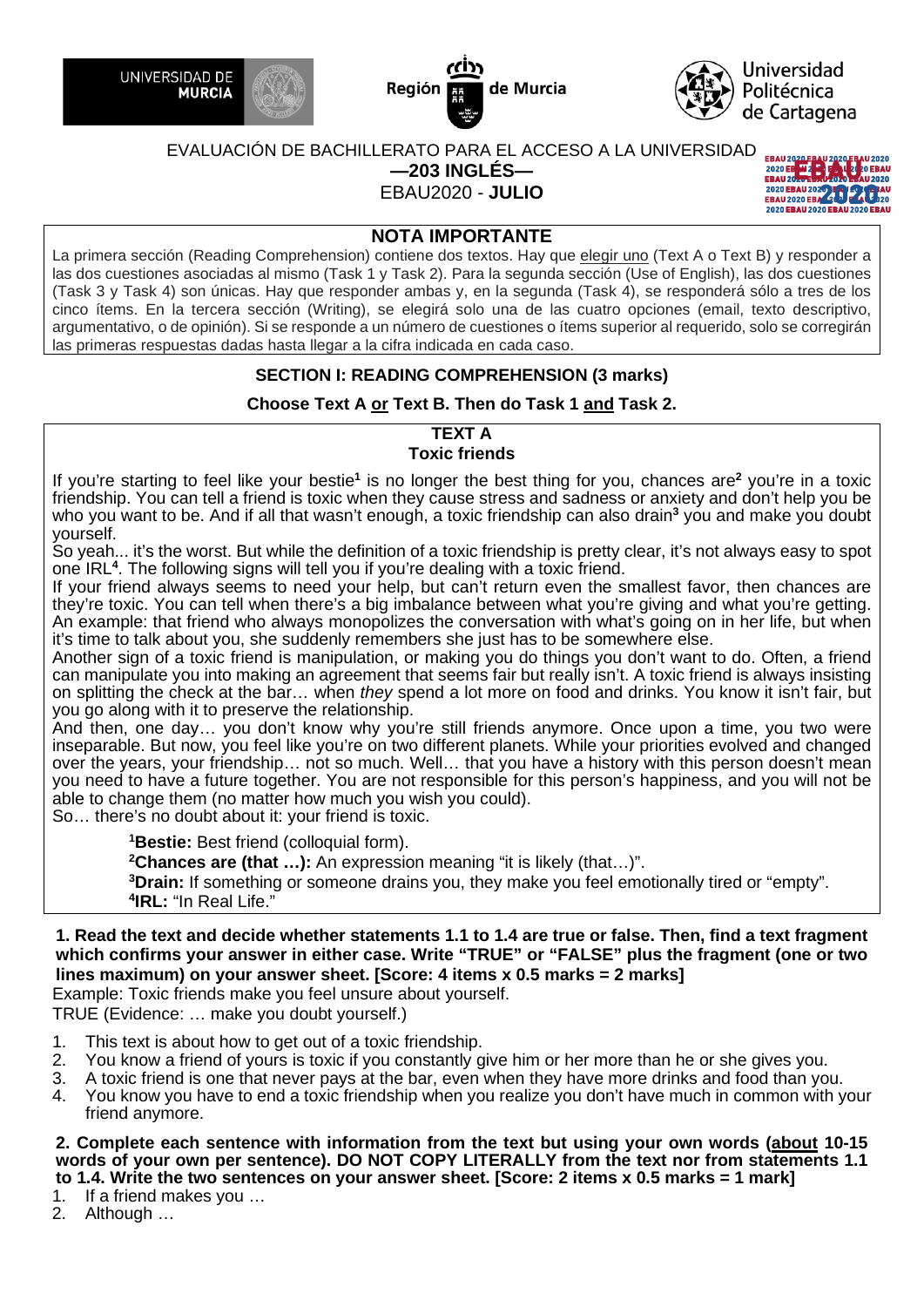# **TEXT B**

# **Fake news… in the history of Rome**

According to the classic film *Quo Vadis* (1951) starring Peter Ustinov, legend has it that Nero set fire to ancient Rome for fun and played his lyre in ecstasy over the spectacle of the flames swallowing up the buildings of the Ancient City. However, in that distant 64 BC, as testified by the sources, Nero was not in Rome but in Antium, and excavations have proved that the fire was caused accidently.

The story of Nero, nevertheless, is not the only example of a twisted version of historical facts handed down<sup>2</sup> to us and part of collective fantasy even today. Many of these distorted stories from Ancient Rome have survived in the collective unconscious down to our times thanks to Hollywood. An example is the well-known gladiators' fight, where in many films a gladiator confronts many opponents swinging<sup>3</sup> a chain with a nailstudded ball attached to it. But this is a Medieval weapon! Or the killing of Christians by throwing them to the lions. This sentence<sup>4</sup> existed, but only as a punishment for certain crimes, not for religious reasons. In fact, many stories have been fabricated regarding the persecutions of the Christians. In three centuries, only a few hundred had been sentenced and it was only over a short period (thirteen years). But even the Roman edicts issued against the Christians clearly emphasized that bloodshed must be avoided when possible.

But one of the greatest distortions in the history and image of Rome concerns their famous *Bacchanalia*, the legend of the orgiastic banquets with uncontrolled sex and abundant food. The real *Bacchanalia* have nothing to do with this; they were typical religious ceremonies in honor of Bacchus, god of wine. This false perception was formed in 186 BC, when consul Postumius found out that men were also participating in the Bacchus celebrations, which, until then, had been restricted to women. He reported this to the Senate and warned it of its dangers. A witch hunt<sup>5</sup> followed. A false rumor spread that during these celebrations, based on the union with the god's spirit through music and dance, the participants gave themselves up to orgies and murders, thus convincing the people that something frightening took place there.

**<sup>1</sup>Swallow up:** If something large swallows (up) another thing, it makes it disappear or stop existing separately by making it part of itself.

**<sup>2</sup>Hand down:** To pass traditions from older people to younger ones.

**<sup>3</sup>Swing:** To move backwards and forwards or from one side to the other without interruption.

**<sup>4</sup>Sentence:** A punishment given to someone who has been found guilty of doing something wrong. **<sup>5</sup>Witch hunt:** An attempt to find and punish people whose opinions are considered dangerous.

**1. Read the text and choose the best option (A, B, or C) for items 1.1 to 1.4. On your answer sheet, draw a table like the one below and, for each item, copy only the letter that corresponds to your answer (A, B, or C). Use CAPITAL LETTERS. [Score: 4 items x 0.5 marks = 2 marks]** 

## 1. Nero …

- a) … is responsible for setting fire to Rome and playing the lyre while watching the fire.
- b) … is said to have been playing the lyre while watching the city of Rome on fire.
- c) … has been proved to have caused the fire accidentally.

## 2. According to the text, …

- a) … Hollywood is responsible for the distortion of historical facts about gladiators' fights and the throwing of Christians to the lions.
- b) … it is not true that the Christians in ancient Rome were persecuted and thrown to the lions as a punishment.
- c) … the throwing of Christians to the lions was an extremely common practice in ancient Rome's days.

## 3. The real *Bacchanalia* were …

- a) … famous legends about Bacchus, god of wine.
- b) … parties with abundant food and uncontrolled sex, mostly involving women.
- c) … religious ceremonies which had nothing to do with orgies nor uncontrolled food consumption.

## 4. In 186 BC, …

- a) … the Roman Senate was informed that men were starting to participate in Bacchanalia.
- b) … a witch hunt started against the women who took part in the Bacchanalia.
- c) … consul Postumius spread a false rumor about men participating in Bacchanalia.

## **2. Complete each sentence with information from the text but using your own words (about 10-15 words of your own per sentence). DO NOT COPY LITERALLY from the text nor from items 1.1 to 1.4. Write the two sentences on your answer sheet. [Score: 2 items x 0.5 marks = 1 mark]**

- 1. *Quo Vadis* (1951) …
- 2. Women …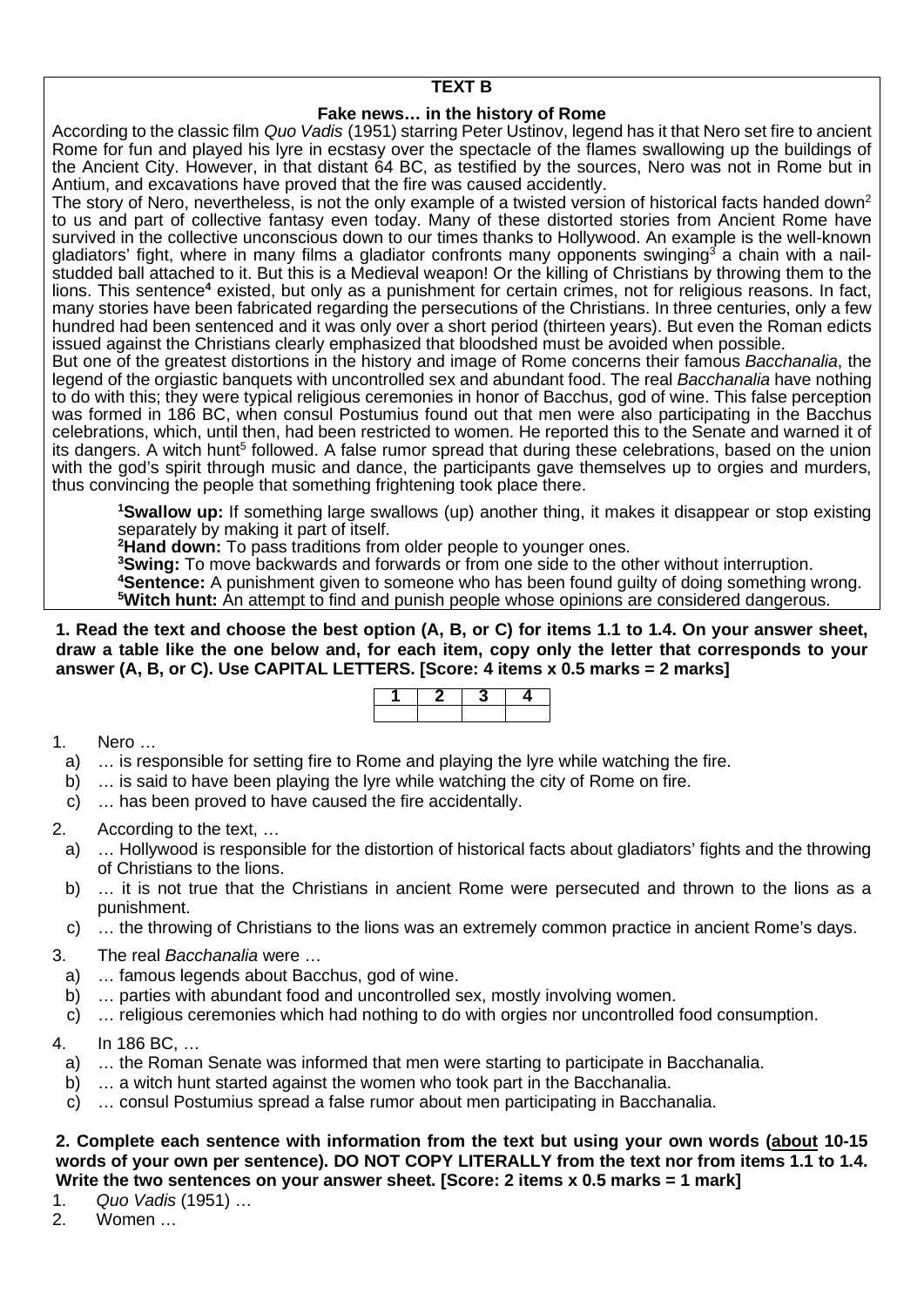

Región de Murcia



#### EVALUACIÓN DE BACHILLERATO PARA EL ACCESO A LA UNIVERSIDAD **—203 INGLÉS—** EBAU2020 - **JULIO**



# **SECTION II: OVERALL LANGUAGE ABILITY (USE OF ENGLISH) (3 marks)**

**3. Complete the text choosing the best option (A, B, or C) for each gap (1-15). On your answer sheet, draw a table like the one below and, for each gap (1-15), copy the letter that corresponds to your answer (A, B, or C). Use CAPITAL LETTERS. [Score: 15 items x 0.1 marks = 1.5 marks]** 

| │ 1 │ 2 │ 3 │ 4 │ 5 │ 6 │ 7 │ 8 │ 9 │10 │11 │12 │13 │14 │15 │ |  |  |  |  |  |  |  |
|---------------------------------------------------------------|--|--|--|--|--|--|--|
|                                                               |  |  |  |  |  |  |  |

Do you sweat, chew your pencil, and feel butterflies in your stomach as your teacher hands out a test? Many people get freaked out when it \_\_\_ (1) time to take a test, and it is natural. In fact, sometimes a little adrenaline (a hormone made \_\_\_ (2) your body during times of excitement or stress) is a good thing to jump-start you. Here are (3) tips for taking tests.

Get enough sleep the night before. \_\_\_ (4) memory will be much better if you have had enough rest \_\_\_ (5) if you stay up all night studying.

Listen closely to any instructions. \_\_\_ (6) the teacher hands out the test, be sure you know what is expected of you.

First, read the test through, checking out how long it is and all the parts that you  $\quad$  (7) expected to complete. This will allow you to estimate how (8) time you have for each section and ask the teacher any questions.

Read \_\_\_ (9) question individually. As you take the test, if you do not know an answer, do not obsess over it. Instead, answer the best way you \_\_\_ (10) or skip over the question and come back to it \_\_\_ (11) you have answered other questions.

Relax. If you are so nervous that you blank out, one thing you can do is to take a few deep breaths, or picture yourself on a beach or some (12) calm place to relax.

Finished already? Although most teachers will let you hand a test in early, it is usually a good idea to spend any extra time checking over your work. You can \_\_\_ (13) add details that you may not have thought you would have time for. On  $\_\_$  (14) hand, if you have 5 minutes until the bell rings and you are  $\_\_$  (15) writing, finish whatever you are working on without panicking.

| 1. | a) is        | b) has     | c) comes    | 9.  | a) the     | b) any     | c) each      |
|----|--------------|------------|-------------|-----|------------|------------|--------------|
| 2. | a) from      | b) by      | c) of       | 10. | a) can     | b) do      | c) have      |
| 3. | a) few       | b) some    | c) a number | 11. | a) before  | b) after   | c) while     |
| 4. | a) Your      | b) --      | c) The      | 12. | a) more    | b) other   | c) new       |
| 5. | a) than      | b) then    | c) thus     | 13. | a) despite | b) unless  | c) also      |
| 6. | a) As        | b) However | c) Although | 14. | a) another | b) other   | c) the other |
| 7. | a) have been | b) are     | c) were     | 15. | a) yet     | b) already | c) still     |
| 8. | a) long      | b) much    | c) more     |     |            |            |              |
|    |              |            |             |     |            |            |              |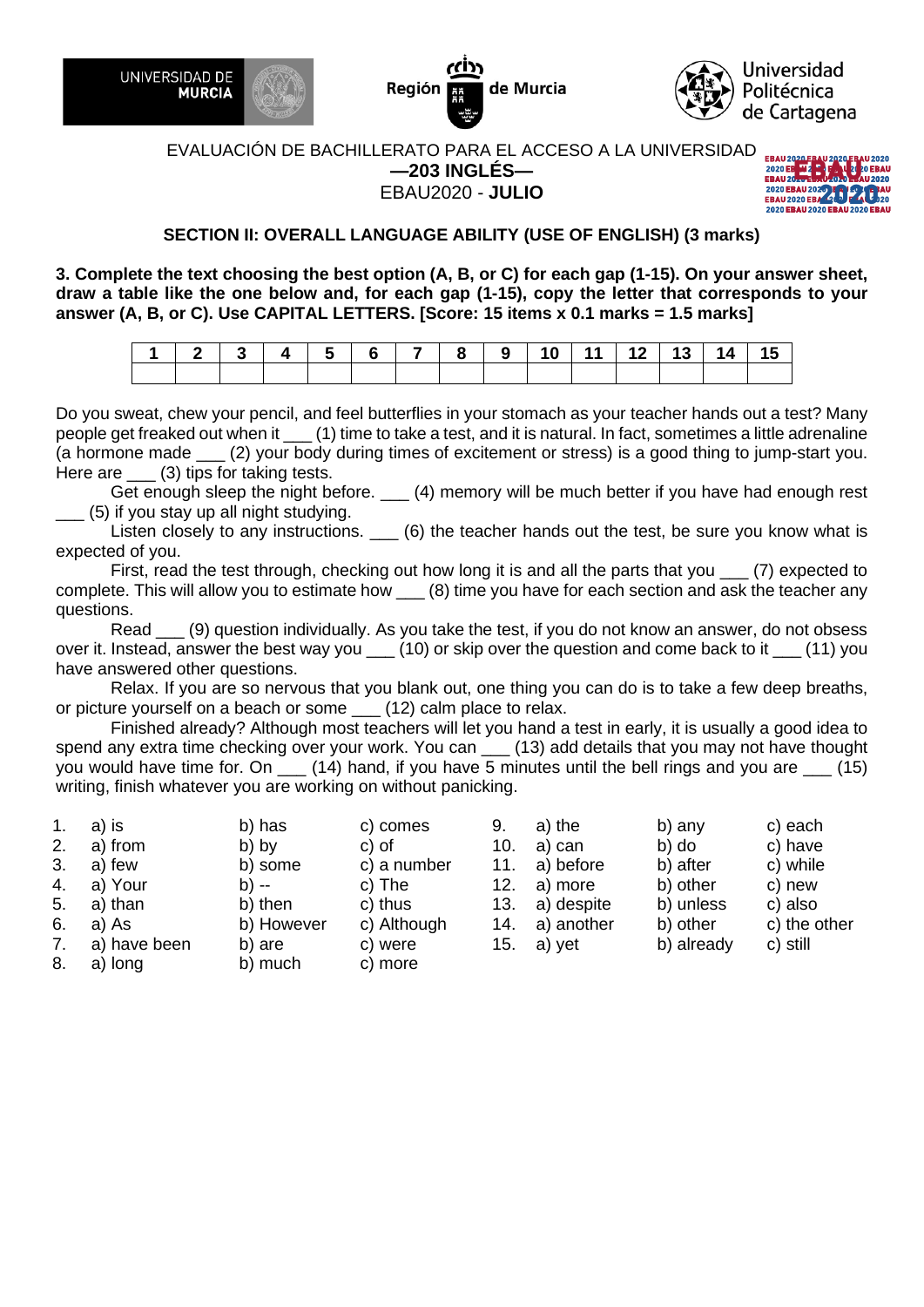**4. Finish THREE of the following sentences so that each sentence keeps the meaning of the sentence printed before it and includes a clear change of linguistic structure. COPY THE COMPLETE SENTENCES (including the beginnings already given to you) onto your answer sheet. [Score: 3 items x 0.5 marks = 1.5 marks]** 

- 1. His uncle is the richest man in this town. Nobody…
- 2. 'I don't think you should go on eating so many sweets', Mary's sister said to her. Mary's sister advised …
- 3. According to the newspaper, the driver of the sportscar was a drunk politician. According to the newspaper, the sportscar …
- 4. I ate too much, so now I'm feeling sick and about to vomit. If  $\dots$
- 5. We decided to go to the park because it was a very nice day. It was such …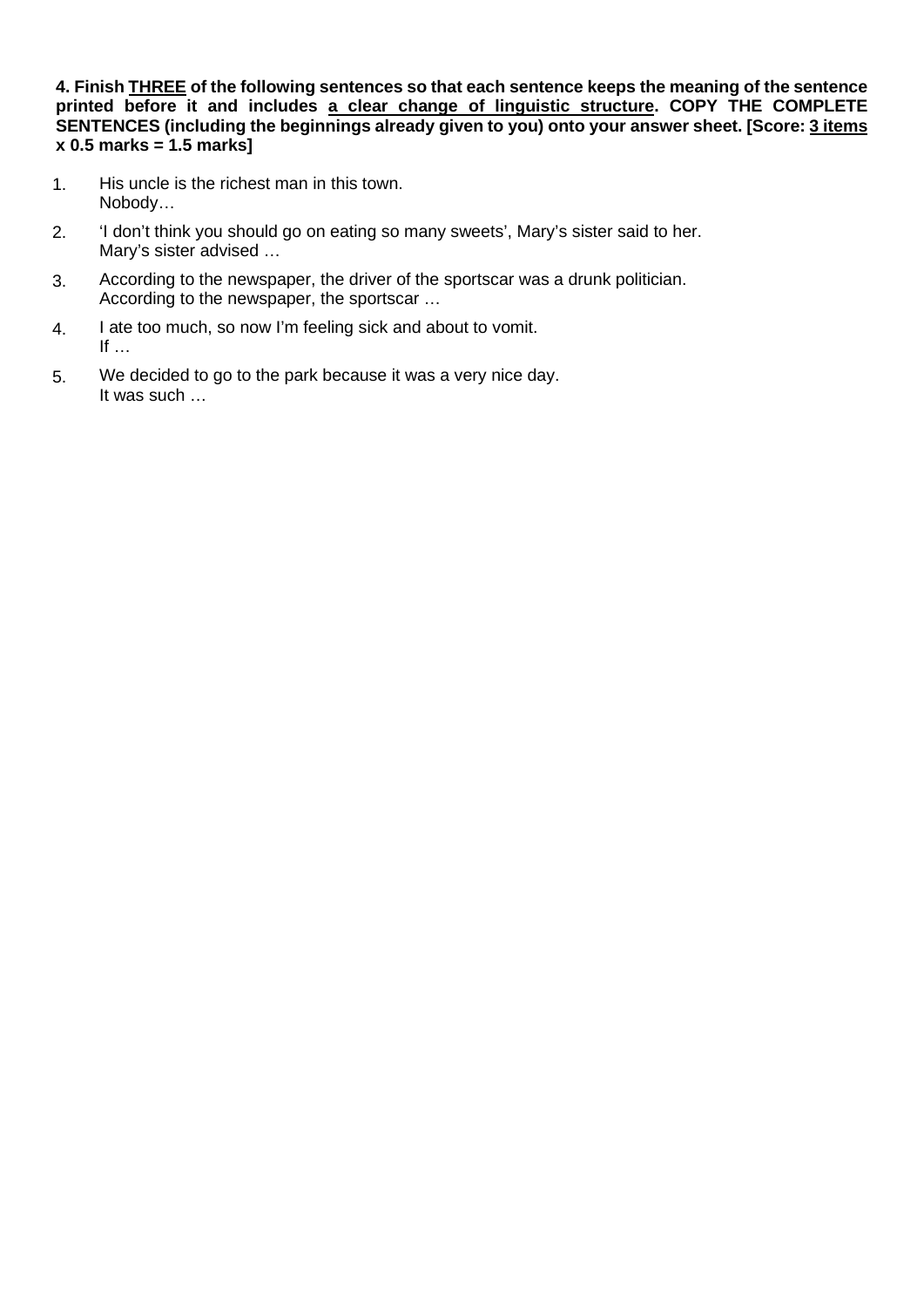

de Murcia Región



#### EVALUACIÓN DE BACHILLERATO PARA EL ACCESO A LA UNIVERSIDAD **—203 INGLÉS—** EBAU2020 - **JULIO**



# **SECTION III: WRITING (4 marks)**

**5. Choose ONE of the four options below (a, b, c, or d) and write the corresponding paragraph/text (150-175 words). [Score: 4 marks x 1 item = 4 marks]** 

a) Email writing. "What a crappy weekend!"

**WRITE AN EMAIL to a friend of yours explaining all the problems you had at the campsite/rural house (CHOOSE ONE) where you celebrated your birthday with your boyfriend/girlfriend/best friend (CHOOSE ONE) last weekend. Write your email on your answer sheet.**

b) Descriptive writing. *Your favorite theme park.*

**WRITE A PARAGRAPH/TEXT describing your favorite amusement park. (Please, do not tell a story about a visit to an amusement park. Describe the amusement park). Write your paragraph/text on your answer sheet.**

c) Opinion writing. *"Famous sportspeople earn too much." Do you agree?*

**WRITE AN OPINION PARAGRAPH/TEXT providing the necessary arguments to convince the reader of your opinion. Write your paragraph/text on your answer sheet.**

d) Argumentative writing. *"The university entrance exam (i.e., EBAU) is unnecessary." Discuss.*

**WRITE AN ARGUMENTATIVE PARAGRAPH/TEXT providing reasons for and against the university entrance examination. Remember you need to provide a balanced discussion. Write your paragraph/text on your answer sheet.**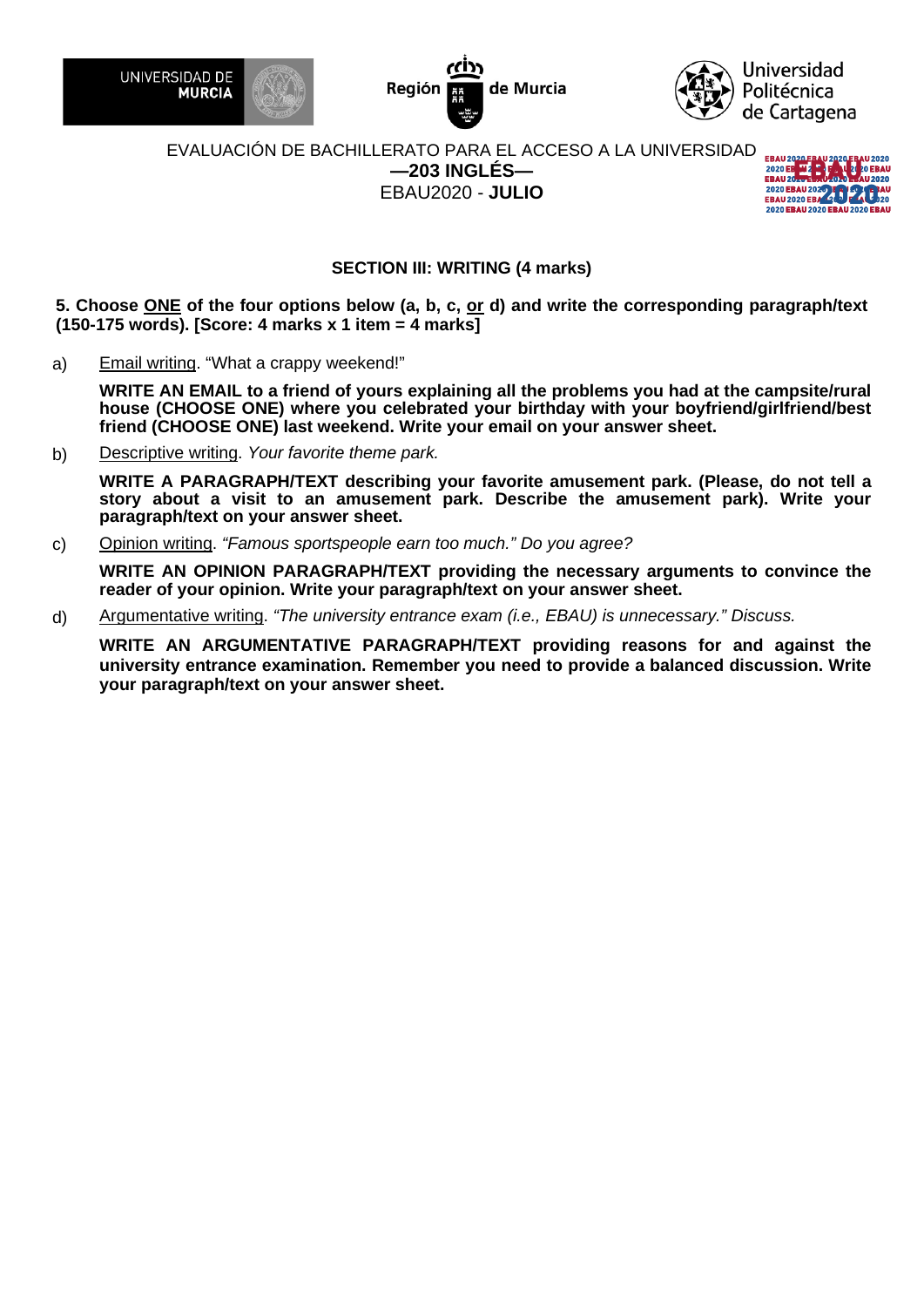





EVALUACIÓN DE BACHILLERATO PARA EL ACCESO A LA UNIVERSIDAD **203 INGLÉS**.

# **CRITERIOS DE CORRECCIÓN Y EVALUACIÓN\_GENERAL**

# **SECTION I: READING COMPREHENSION (3 marks)**

**1. Read the text and choose the best option (A, B, or C) for items 1 to 4. On your answer sheet, draw a table like the one below and, for each item, copy only the letter that corresponds to your answer (A, B, or C). Use CAPITAL LETTERS. [Score: 4 items x 0.5 marks = 2 marks]**

- **0.5 marks for a correct answer**
- **0 marks for an incorrect answer**
- **0 marks for a blank answer**
- **0 marks for an illegible answer**

**1. Read the text and decide whether statements 1, 2, 3, and 4 are true or false. Then, find the text fragment which confirms your answer in either case. Write "TRUE" or "FALSE" plus the fragment (one or two lines maximum) on your answer sheet. [Score: 4 items x 0.5 marks = 2 marks]**

- 0.5 marks for a complete and correct answer (i.e., an answer which includes either **"True" or "False" and the fragment from the text that evidences comprehension).**
- **0 marks for an incomplete answer:**
	- **a) an answer which includes either "True" or "False" but misses the fragment from the text that evidences comprehension, or**
	- **b) an answer which includes the fragment from the text that evidences comprehension but does not include "True" or "False".**
- **0 marks for an incorrect answer:**
	- **a) an answer which the candidate has marked as "True" when the correct answer is "False", or vice versa, even if it includes a fragment from the text that would serve as evidence of comprehension,**
	- **b) an answer which the candidate has correctly marked as "True" or "False" but includes an incorrect fragment from the text or the fragment from the text does not clearly evidence comprehension, or**
	- **c) an answer which the candidate has correctly marked as "True" or "False" but includes some sort of reference to the part of the text which would serve as evidence of comprehension instead of the actual words in the text (e.g., "True", line 15; "True", 2nd paragraph, or the like).**

**2. Complete each sentence with information from the text but using your own words (about 10-15 words of your own per sentence). DO NOT COPY LITERALLY from the text nor from items 1, 2, 3, or 4. Copy the sentences onto your answer sheet. [Score: 2 items x 0.5 marks = 1 marks]**

- **Linguistic accuracy: 0.2 marks per item** 
	- **0.2 marks = answer is free of "penalizable" errors**
	- **0.15 marks = answer contains one "penalizable" error**
	- **0.1 marks = answer contains two "penalizable" errors**
	- **0.05 marks = answer contains three "penalizable" errors**
	- **0 marks = answer contains more than three "penalizable" errors**
- **Comprehension: 0.3 marks per item**
	- **0.3 marks = full comprehension**
		- **0.15 marks = incomplete or partly inaccurate comprehension**
		- **0 marks = total lack of comprehension**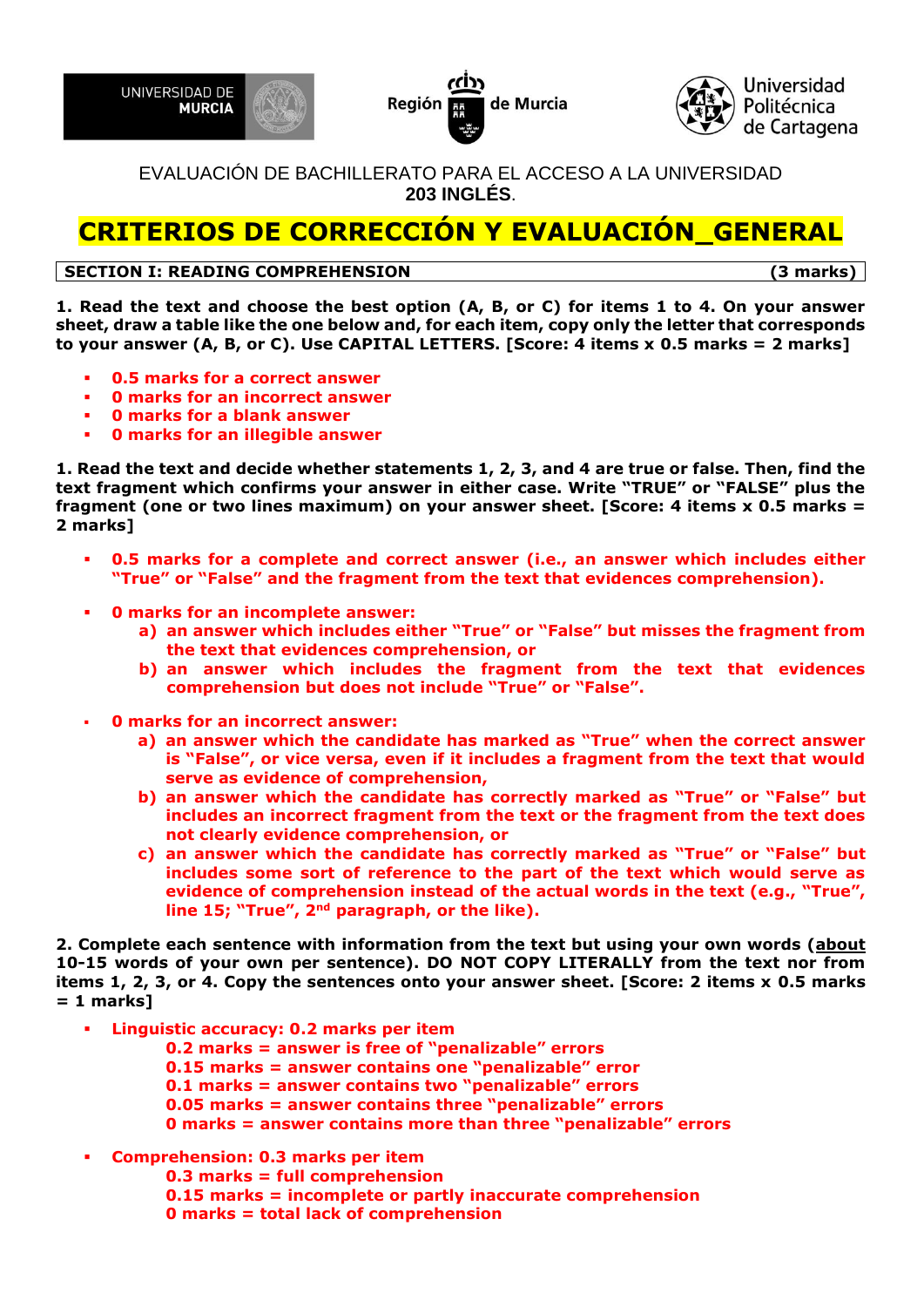**3. Complete the text choosing the best option (A, B, or C) for each gap (1-15). On your answer sheet, draw a table like the one below and, for each gap (1-15), copy the letter that corresponds to your answer (A, B, or C). Use CAPITAL LETTERS. [Score: 15 items x 0.1 marks = 1.5 marks]**

- **0.1 marks per correct answer. Thus, 15 items x 0.1 marks = 1.5 marks.**
- **0 marks for an incorrect answer, a blank answer, or an illegible answer.**

**4. Finish each sentence so that it keeps the meaning of the sentence printed before it and includes a clear change of linguistic structure. COPY THE COMPLETE SENTENCES (including the beginnings already given to you) onto your answer sheet. [Score: 3 items x 0.5 marks = 1.5 marks]**

- **0.5 marks per answers free of "penalizable" errors.**
- **0.4 marks for answers containing one "penalizable" error.**
- **0.3 marks for answers containing two "penalizable" errors.**
- **0.2 marks for answers containing three "penalizable" errors.**
- **0.1 marks for answers containing four "penalizable" errors.**
- **0 marks for answers containing more than four "penalizable" errors.**
- **0 marks for answers consisting of the same structure provided in the source sentence with minor changes or changes which do not reflect the required change of linguistic structure.**
	- **E.g.:**

**"I'll call you later tonight", Mike promised.**

**The candidate writes:** 

**Mike promised: "I'll call you later tonight." 0 MARKS Mike promised, "I'll call you later tonight." 0 MARKS Mike said, "I'll call you later tonight." 0 MARKS Etc.** 

#### **SECTION III: WRITING (4 marks)**

#### **5. Opinion writing.** *[Prompt]*

**WRITE AN OPINION TEXT (150-175 words). Make sure you provide the necessary arguments to convince the reader of your opinion. Write your text on your answer sheet. [Score: 4 marks x 1 item = 4 marks]**

#### **5. Descriptive writing.** *[Prompt]*

**WRITE A PARAGRAPH/TEXT (150-175 words) describing XXX. (Tip: XXX). Write your paragraph on your answer sheet. [Score: 4 marks x 1 item = 4 marks]**

#### **5. Argumentative writing.** *[Prompt]*

**WRITE AN ARGUMENTATIVE TEXT (150-175 words), including arguments for and against to provide a balanced discussion of the topic. Write your text on your answer sheet. [Score: 4 marks x 1 item = 4 marks]**

#### **5. Email writing.** *[Prompt]*

**WRITE AN EMAIL (150-175 words). … Write your text on your answer sheet. [Score: 4 marks x 1 item = 4 marks]**